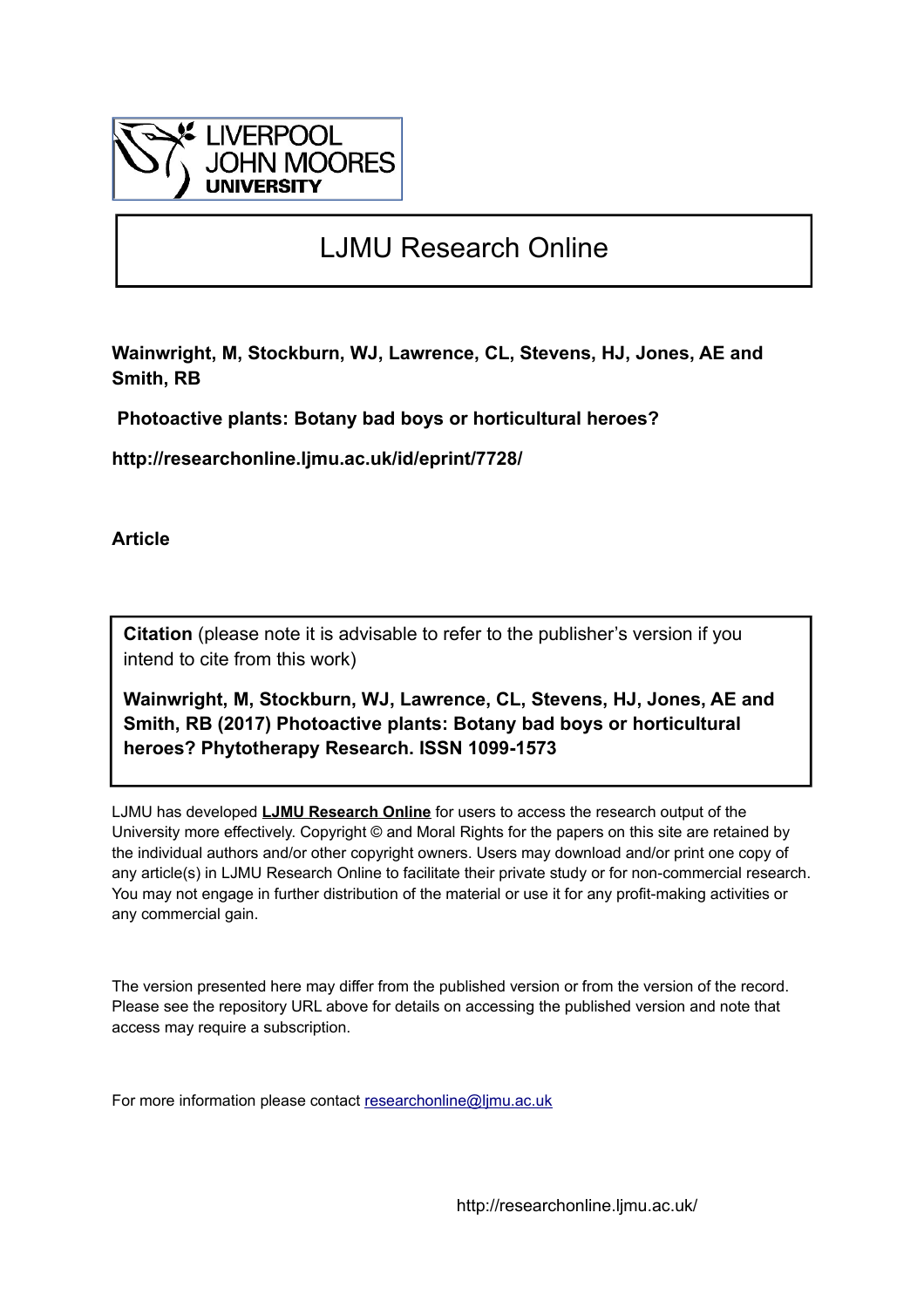## **Photoactive Plants - Botany Bad Boys or Horticultural Heroes?**

Mark Wainwright<sup>1</sup>, Allison E. Jones<sup>2</sup> and Robert B. Smith<sup>2\*</sup> <sup>1</sup>School of Pharmacy & Biomolecular Sciences, Liverpool John Moores University, Liverpool, L3 3AF, United Kingdom

<sup>2</sup>Centre of Materials Science, School of Physical Sciences and Computing, University of Central Lancashire, Preston, PR1 2HE, United Kingdom

\*Author for correspondence - rbsmith@uclan.ac.uk, Tel: +44 (0) 1772 894384

## **Abstract**

Antimicrobial resistance presents a gigantic challenge to society. We cannot simply look for new synthetic variations of established drugs, we must look towards new, technological assassins. Mother Nature's toolbox is full of such antimicrobial assassins and some of these pack an impressive 'light punch' unlike any current drug on the market.

> Submitted to **Phytotherapy Research (Letters to the Editor)**

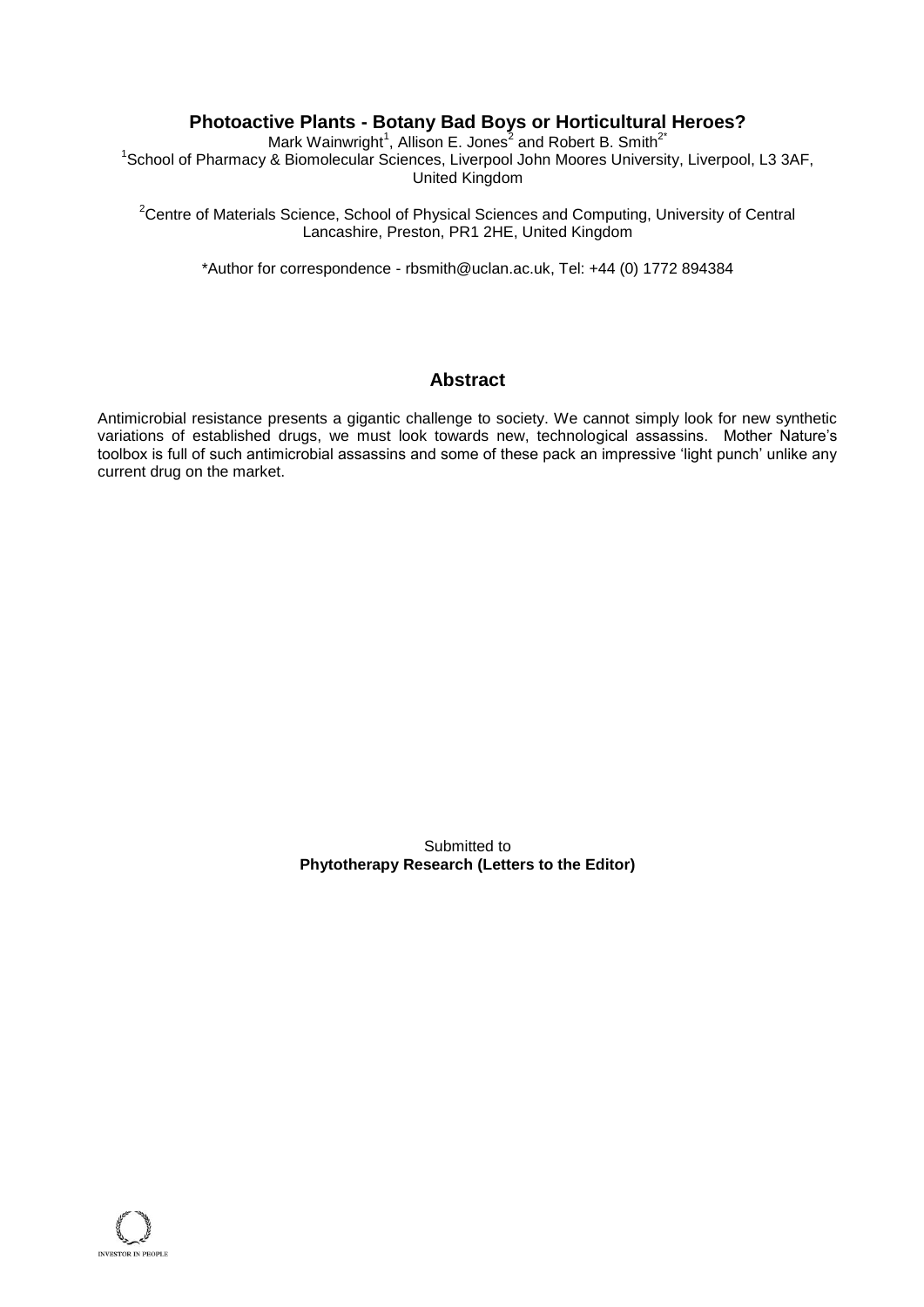### *Introduction*

Recent media reports across the United Kingdom have highlighted the injury caused to both people and animals on exposure to giant hogweed (*Heracleum mantegazzianum*), reminding us of the power of plant metabolites. What was not emphasised in the media reports was the fact that sunlight is an essential part of the equation; the rather painful outcome of this combination being a condition known as phytophotodermatitis. As far back as 1916, Freund noted the appearance of skin lesions on people who had been in contact with bergamot oil in perfume and had been exposed to the sun. Today this is referred to as berloque dermatitis (Kavli *et al*. 1984). In 1934, similarly, Oppenheim noted a link between sunbathers who had been lying in grass and **e**rythema, which he described as *dermatitis bullosa striata pratensis* (meadow grass dermatitis) (Pathak 1986). Indeed, the term was first coined by Klaber (1942) and is best defined as a phototoxic dermal reaction caused by the interaction of plant material, sunlight and human skin.

The chemistry or - more correctly - the photochemistry behind such reactions is relatively straightforward. Some of the chemicals in plants such as *H. mantegazzianum* which are heteroaromatic in nature (i.e. delocalised π-systems containing heteroatoms) can absorb ultraviolet light. Examples such as psoralen (furocoumarin, Figure 1) absorb long wavelength UV-A (315-400 nm) and can use this energy to elevate electrons from the ground electronic singlet state to the singlet excited state, either for use in forming new covalent bonds with other molecules such as DNA (2+2 photochemical reaction), or in producing reactive oxygen species (ROS) via electron or energy transfer to *in situ* oxygen from the triplet excited state (Type I or Type II photosensitisation pathways, Box 1).

#### *The Rutaceae or Umbelliferae Families*

Phytophotodermatitis is often associated with plants belonging to either the *Rutaceae* or *Umbelliferae* families, due to their popularity in everyday culinary use. *Rutaceae* spp. include plants such as limes (*Citrus acida*), lemons (*Citrus limon),* grapefruit (*Citrus paradise)* and bergamot *(Citrus bergamia),* While the *Umbelliferae* family consists of dill *(Anethum graveolens)*, celery *(Apium graveolens)*, garden carrot *(Daucus sativus),* sweet fennel *(Foeniculum vulgare),* parsnip *(Pastinaca sativa)* and parsley (*Petroselinum crispum)*.

Incidences of phytophotodermatitis associated with the *Rutaceae* family include perioral dermatitis, resulting from sucking on a lime after drinking an alcoholic beverage. Similarly, phytophotodermatitis can be observed on the hands of bartenders who use limes and lemons in their cocktails or among those who make fresh lemonade (Janda *et al.* 2008). These recreational injuries may be 'powered' by direct sunlight or internal ultraviolet lighting. The application of Rue (*Ruta graveolens)* as an insect repellent has also been noted to cause phytophotodermatitis (Eickhorst *et al.* 2007), as has the wearing of Hawaiian leis (as neck garlands) made of the fruits of *Pelea anisata* (Elpern, *et al.* 1984). As noted, phytophotodermatitis is often attributed to the ultraviolet-absorbing furocoumarins which have both photochemical and photodynamic activities when exposed to light of the correct wavelength. The furocoumarins, shown in Figure 1, are linear or angular tricyclic oxygen heterocycles (psoralens and angelicins respectively) which may react directly with unsaturated biomolecules (e.g. lipids, not just DNA) or may produce short-lived ROS which are damaging to cells via oxidative mechanisms.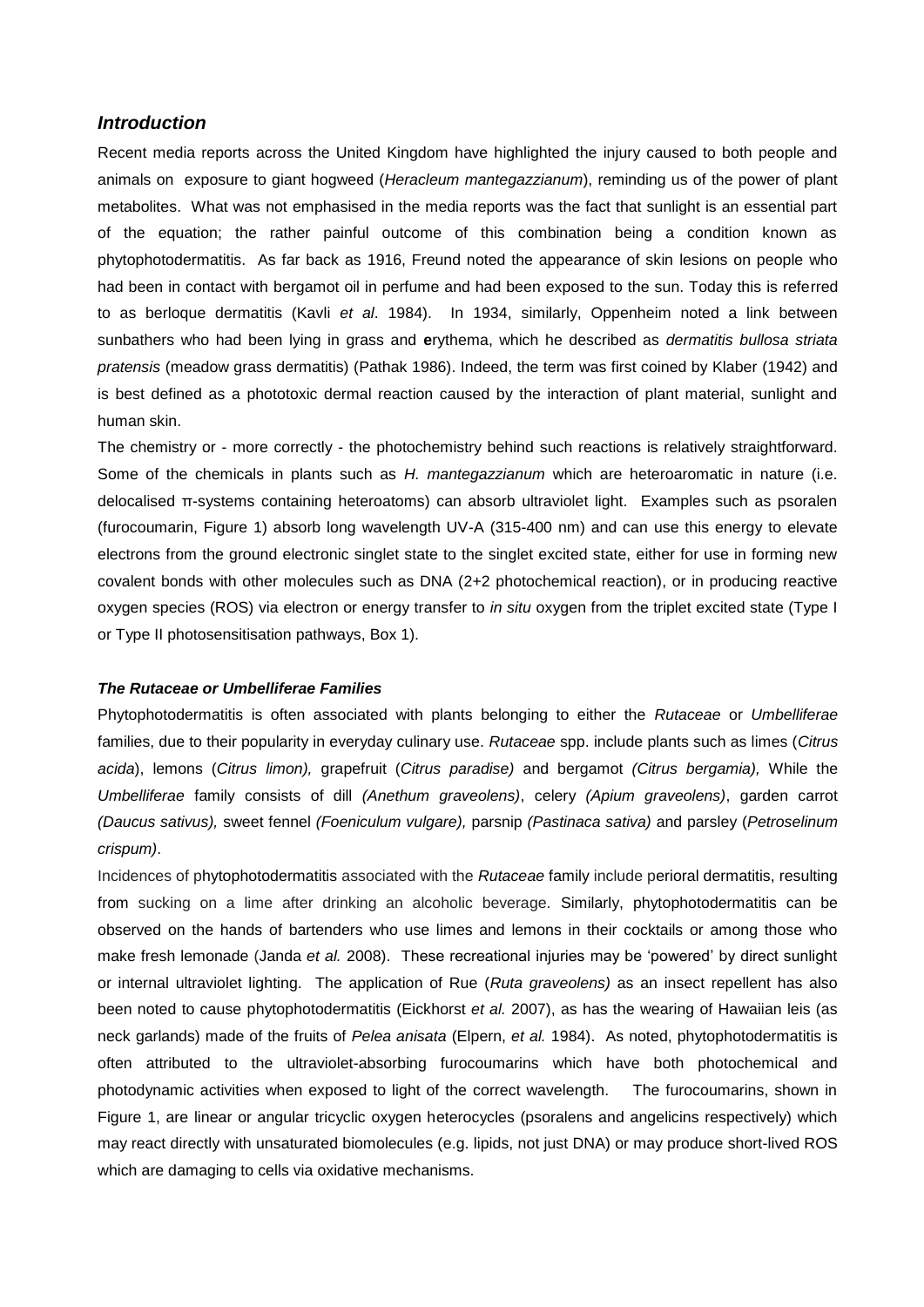## *Photosensitisation*

Contact skin photosensitisation of this type is a relatively common event in modern life, whether from exposure to plants such as hogweed or to food crops such as citrus or celery. Similarly, the ingestion of large amounts of such plants by ruminant animals allows the concentration of fat-soluble photosensitisers in the dermis, resulting in subsequent photodamage to the animal (Quinn, *et al.* 2014). Such issues have also been reported in Nordic countries where the photosensitisation of lambs on pasture ('alveld' or 'elf fire'), is caused by the ingestion of bog asphodel (*Narthecium ossifragum*) (Ingebrigtsen, 2008). Hypericism is a well-known complaint associated with cattle, named for the plant *Hypericum perforatum* (St John's Wort) and its red light-absorbing photosensitiser hypericin, though is not exclusively associated with this (Giese, 1980).

As with other natural product sources, we can utilise this associated destructive power for our own benefit, as demonstrated daily in the clinical treatment of psoriasis and other skin disorders, with psoralens and long wavelength ultraviolet (ultraviolet A, thus "PUVA" therapy). Whilst such approaches have been known for millennia, the use of natural products remains more acceptable in medicine than does that of total synthetics. In addition, the novel modes of action demonstrated by these "natural absorbers" offer new ways to kill other target cells, whether these are cancerous tumours or pathogenic microbes (Dolmans *et al.* 2003).

## *Antimicrobial Resistance vs Mother Nature's Photoactive Toolbox*

With the rapid development of antimicrobial resistance and the lack of novel drugs coming into the clinic, it's becoming ever more important that we maintain infection control whist conserving effective conventional antimicrobial agents (Wainwright, 2015). To this end, it's highly plausible that photoactive plants could hold the answer due to their inbuilt photoactive defence systems. ROS produced on illumination, such as the hydroxyl radical or singlet oxygen are highly damaging to microbial cells, causing lysis within a matter of seconds via the mechanistic pathways shown in Figure 1 (Wainwright, 2010). Target selectivity could also be maintained if applied topically and directly to the site of the infection.

In 2013, the UK's Chief Medical Officer addressed the UK parliament and informed its members that '"Antimicrobial resistance poses a catastrophic threat. If we don't act now, any one of us could go into hospital in 20 years for minor surgery and die because of an ordinary infection that can't be treated by antibiotics". In 2014, the World Health Organisation (WHO) published a report highlighting the significant rise in antimicrobial resistance around the globe. The WHO worryingly predicted a situation where common infections and small injuries will once again bring death in a post-antibiotic era (The Alliance to Save Our Antibiotics, 2014). The recently published O'Neill Report (commissioned by the UK government) makes similar predictions (O'Neill, 2015).

Our response to this truly worrying situation must surely include a close look at Mother Nature's photoactive plant toolbox and a thorough investigation of its contents to combat microbial disease.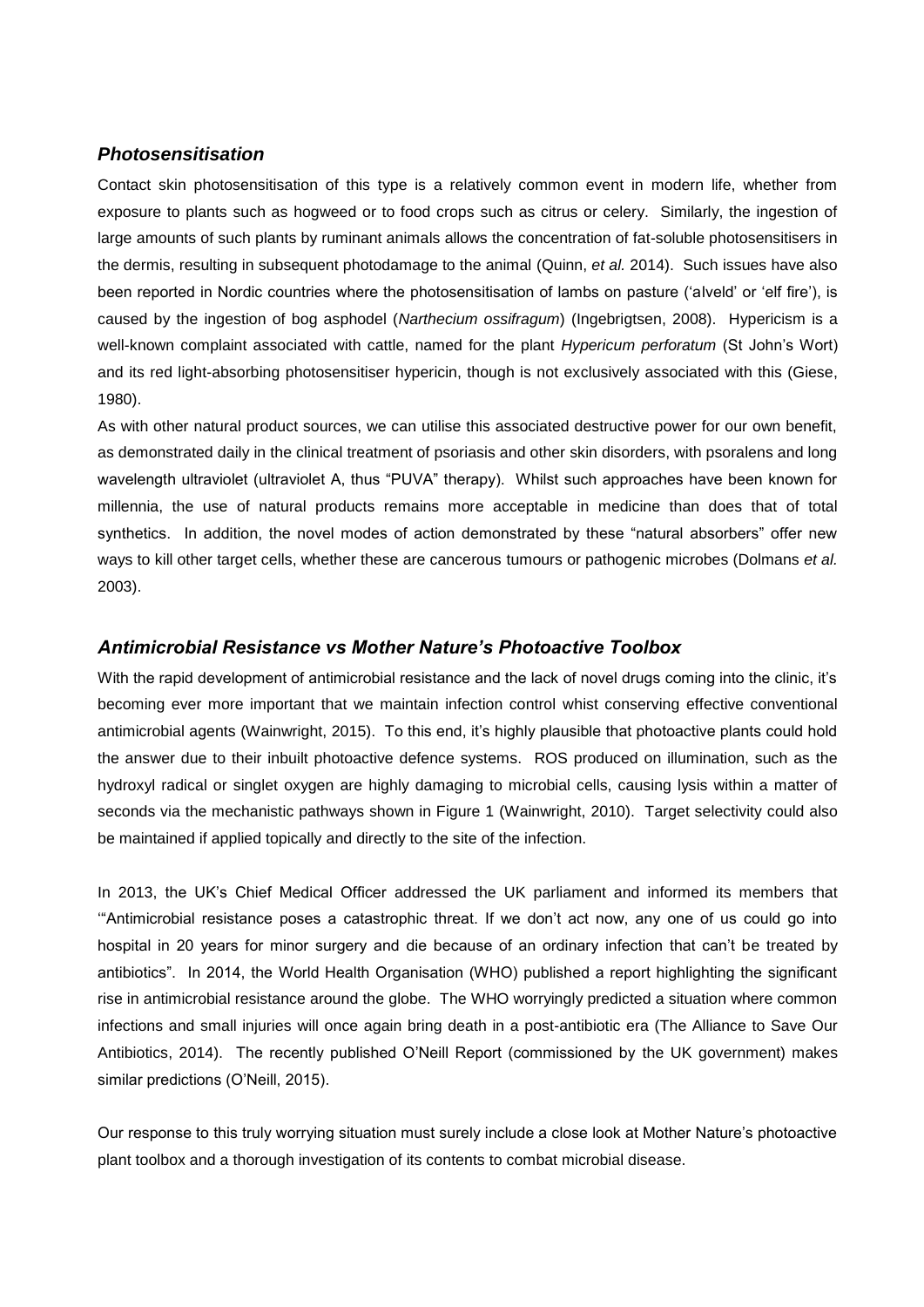## *References*

Antimicrobial resistance - why the irresponsible use of antibiotics in agriculture must stop. The Alliance to Save Our Antibiotics. June 2014.

Dolmans, D.E.J.G.J. *et al.* 2003. Photodynamic therapy for cancer. *Nature Reviews Cancer,* **3:** 380-387.

Eickhorst, K. *et al.* 2007. Rue the herb: Ruta graveolens—associated phytophototoxicity. *Dermatitis.* **18:** 52- 5.

Elpern, D.J. and Mitchell, J.C. 1984. Phytophotodermatitis from mokihana fruits (Pelea anisata H. Mann, fam. Rutaceae) in Hawaiian lei. *Contact Dermatitis.* **10:** 224-226.

Giese, A.C. 1980. Hypericism, *Photochemical and Photobiological Reviews* 229-255.

Ingebrigtsen, K. 2008. Main plant poisonings in livestock in the Nordic countries. Bioactive compounds in plants –benefits and risks for man and animals, 30-43.

Janda, P.H. *et al.* 2008. Phytophotodermatitis: Case Report and Review of the Literature. *Cosmetic Dermatology.* **21:** 99-103.

Kavli, G. Volden, G. 1984. Phytophotodermatitis. *Photodermatol.***1:** 65-75.

Klaber R. 1942. Phyto-photo-dermatitis. *Br J Dermatol.* **54:** 117-118.

O'Neill J. 2015. Review on antimicrobial resistance. Securing new drugs for future generations: the pipeline of antibiotics. Available at: http://bit.ly/1JKCGvw.

Pathak, M.A. 1986. Phytophotodermatitis. *Clin Dermatol.* **4:** 102-121.

Quinn, J.C. *et al.* 2014. Secondary Plant Products Causing Photosensitization in Grazing Herbivores: Their Structure, Activity and Regulation. *Int. J. Mol. Sci.* **15:** 1441-1465.

Wainwright, M. 2010. Therapeutic applications of near-infrared dyes. Coloration Technology, **126:** 115–126.

Wainwright, M. 2012. Photodyanimic Medicine and Infection Control, J. Antimicrob. Chemother. **67:** 787- 788.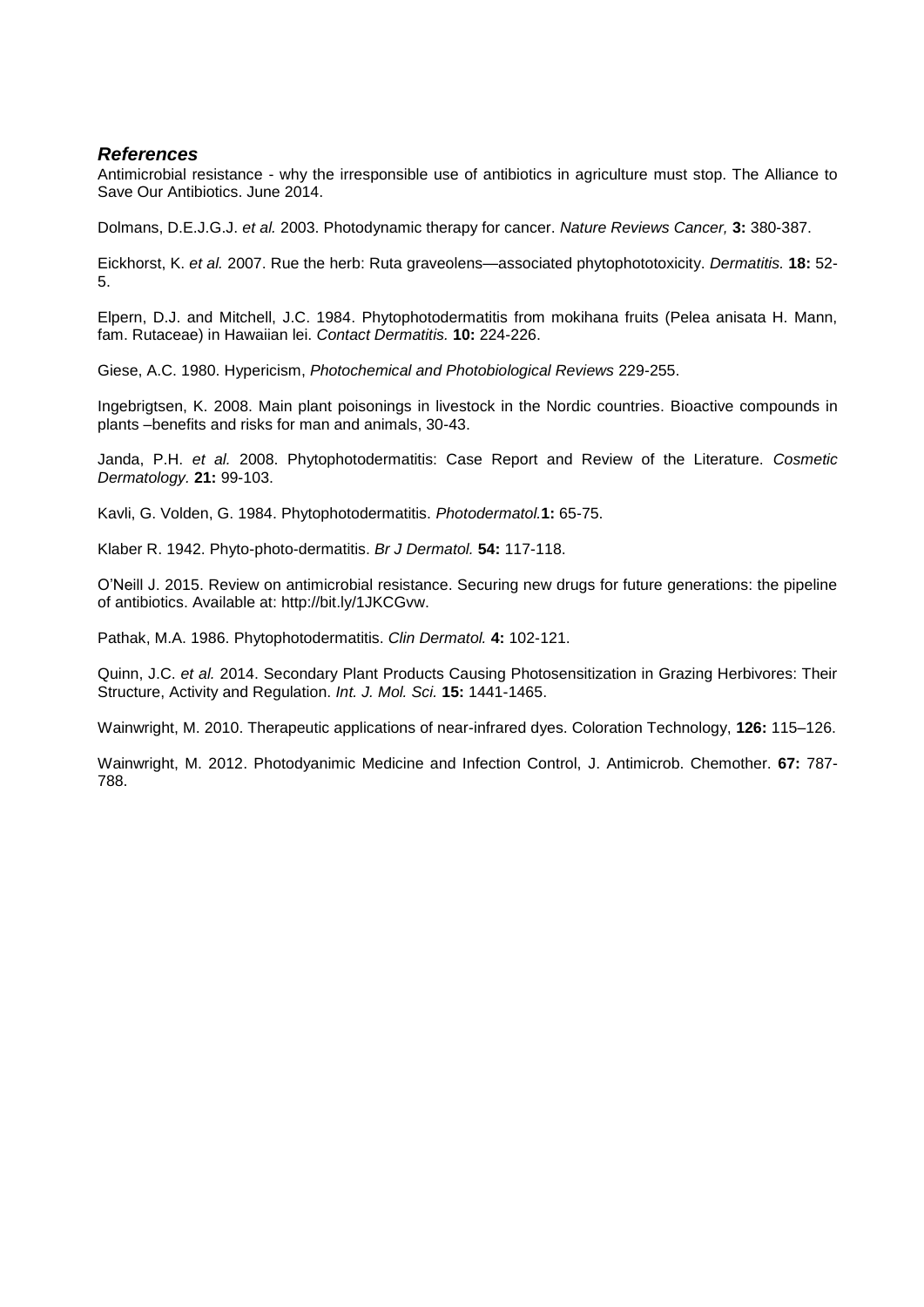**Figures**



**Figure 1: Parent furocoumarins, psoralen and angelicin, and other examples, bergapten and pimpinellin, found in the Giant Hogweed**